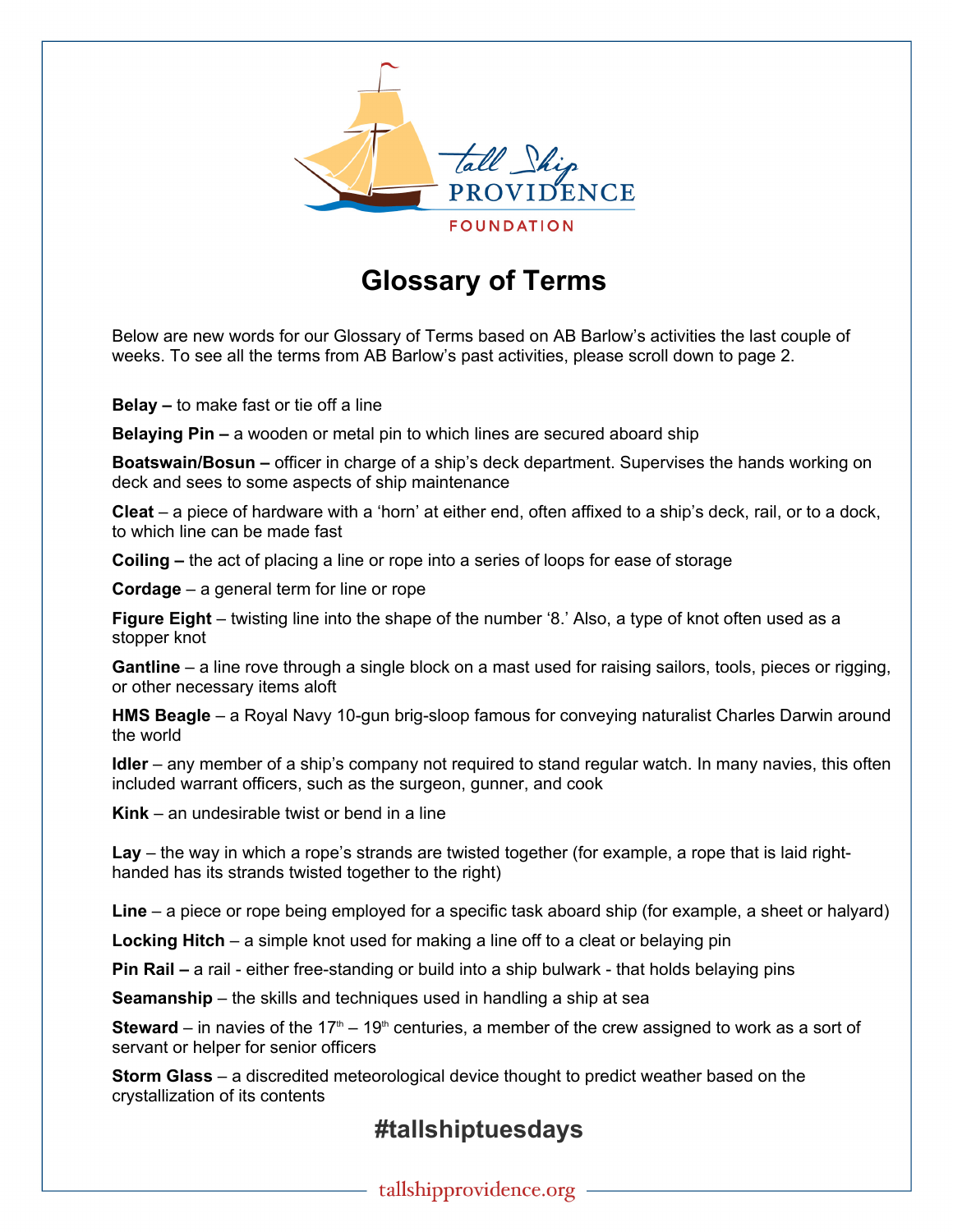

## **Words from Previous Glossary of Terms**

 **Aft** – near the stern; toward the rear of the vessel

**Aft Cabin** –often called the captain's cabin, a large cabin at the stern of the vessel

**Anchor** – the device by which, when dropped to the bottom, the vessel is held fast

**Battle of Trafalgar –** a major naval victory for the British over the combined forces of the French and Spanish during the Napoleonic wars

**Binnacle** – a box near the helm containing the compass

**Boarding Pike –** a long-handled spear-like weapon used for repelling an enemy boarding party

**Boom** – a spar used to extend the foot of a fore-and-aft sail or studding sail

**Bow** – the front of the ship, the rounded part of a vessel forward

**Bowsprit** – a large and strong spar, standing from the bow of a vessel

**Cask –** a barrel used for storing provisions aboard ship

**Chafing Gear** – pads, mats, ropes and other materials tied around pieces of rigging to protect them from rubbing on spars and other parts of the rig

**Deck prism** – a prism of glass fitted into the deck to allow light into the compartment below

**Dirk – a** very short sword, traditionally carried by midshipmen in the Royal Navy

**Docking** – the act of poking holes in biscuits prior to baking to prevent them from rising and to allow the moisture to escape

**Dunderfunk** – a foodstuff made of pounded biscuit, molasses, beef fat and water mixed together and baked brown in a pan

**Fore** – toward the front of the vessel, used to distinguish the forward part of a vessel or things in that direction

**Foxes –** pieces of scrap line made by twisting together several strands or yarns

**Guns** – armament with a naval carriage; the original *Providence* had 12 four-pound guns and 14 small rail guns

**Gunwale –** the top edge of a ship's hull

**Hand, Reef & Steer –** traditional qualifications of an able seaman, to hand is to take in or furl a sail and to reef is to shorten sail and to steer is to take a turn at the helm

**Hardtack** – one of many names for an unleavened biscuit made of flower and water, and sometimes salt, eaten at sea by Sailors

**Helmsman** – the Sailor stationed at the ship's helm (wheel) in charge of steering and keeping a straight course

**Jibboom** – the boom rigged out beyond the bowsprit to which the tack of a jib is lashed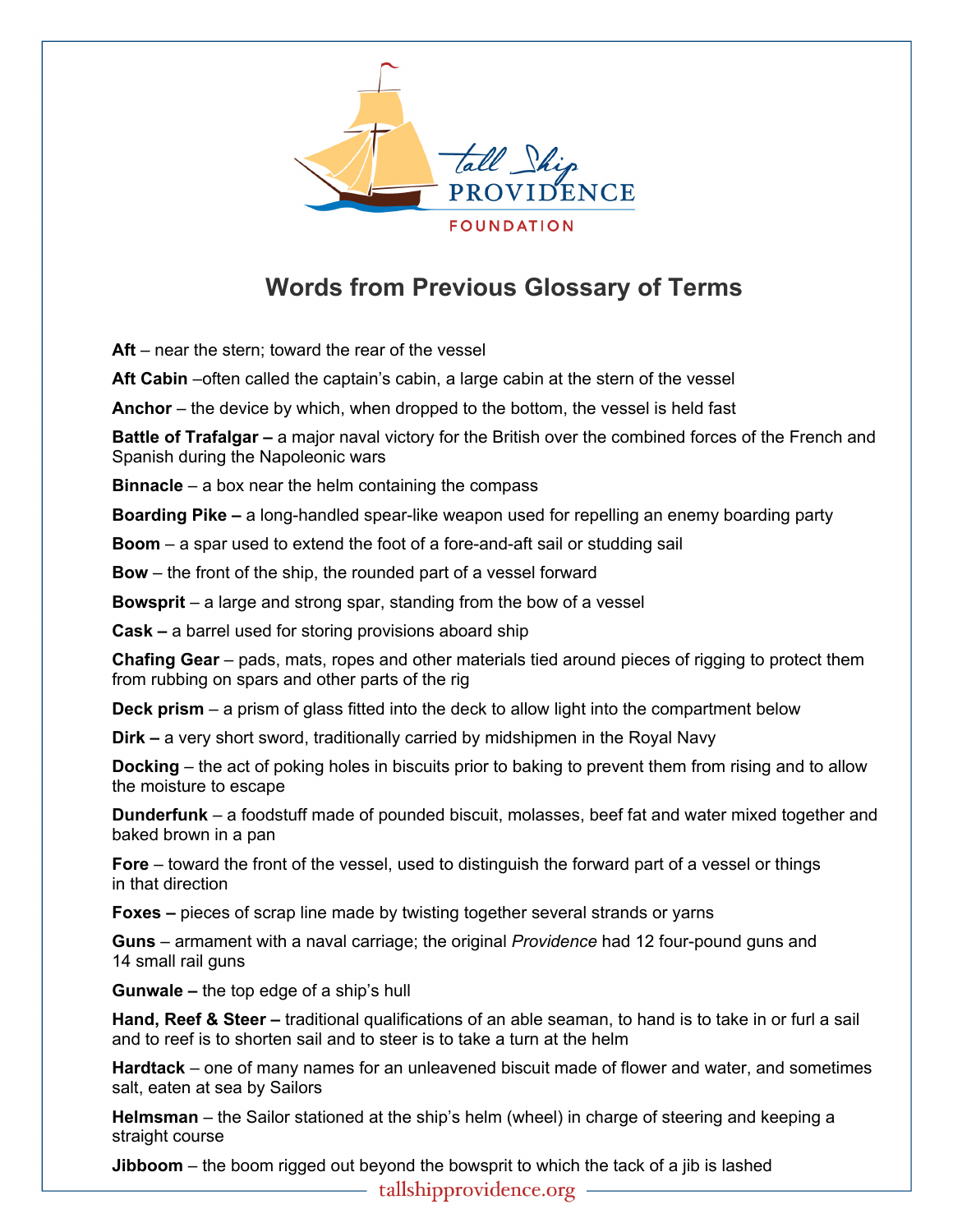

**Main deck** – the largest deck on a vessel

**Main hold** – cargo hold, also holds provisions, spare parts and sailors

**Marline** – light, two-stranded line; often tarred and used for seizing

**Marlinespike** – a tapered metal spike used to separate strands of rope, untie knots and as a handle for hauling away on seizings, whippings, etc.

**Mast** – a spar set upright from the deck to support rigging, yards and sails

**Merchant Service** – the industry concerned with commercial shipping ventures (i.e., non-military)

**Midshipman** – the most junior commissioned officer rank in many navies

**Port** – the left side of a vessel, looking forward, used in place of "larboard"

**Purser** – officer-in-charge of the ship's finances, including purchasing provisions such as biscuits, salt, meat and rum

**Quarter Deck** – raised deck toward the stern where navigation and command of the vessel take place

**Rating** – denotes a Sailor's rank, responsibilities and rate of pay (i.e., able seaman, ordinary seaman, boy, etc.)

**Rigging** – the lines and ropes that hold the masts, spars and sails

**Sail Making** – the work of mending, replacing and sewing sails; the sail maker would often advise on how best to set and trim sails

**Scotch Coffee** – burnt biscuit dissolved in hot water

**Sea Chest** – a large box used by Sailors to hold their worldly possessions; sea chests were much more common in the merchant and whaling services than in the Navy, where space was limited, and Sailors generally used sea bags instead

**Seizing** – method of binding two ropes or objects together involving wrapping them tightly with line

**Shrouds** – a set of ropes reaching from the mastheads to the vessel's sides to support the mast

**Spar** – the general term for all masts, yards, booms, gaffs, and other such timbers

**Spike Hitch** – a simple knot for transforming a marlinspike into a handle for pulling line tight

**Splice** – weaving together to strands of separate ropes to form one longer rope

**Starboard** – on the right side of the boat, looking forward

**Stern** – the aft end of a vessel

**USS Constitution** – the oldest commissioned naval vessel now afloat; one of six frigates authorized by the Naval Act of 1794; the ship is also known as Old Iron Sides

**Tiller** – a bar of wood or iron put into the head of the rudder, by which the rudder is moved to steer the vessel

**Watches** – division of labor aboard ship; the ship's company is broken into several (usually three) watches, which take turns sailing the ship, standing by and resting